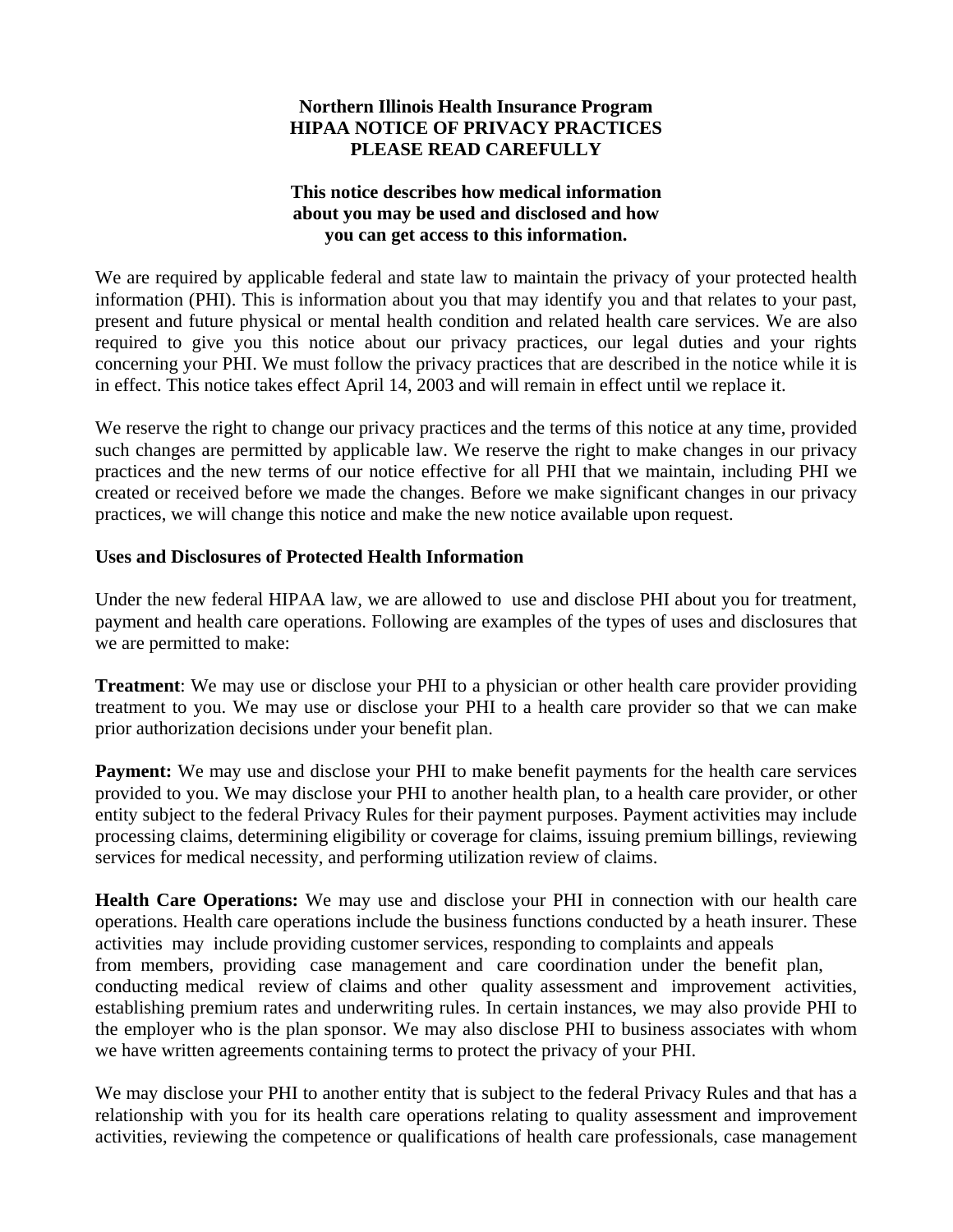and care coordination or detecting or preventing health care fraud and abuse.

**To Business Associates.** We may contract with individuals or entities known as Business Associates to perform various functions on our behalf or to provide certain types of services. In order to perform these functions or to provide these services, Business Associates will receive, create, maintain, use and/or disclose your protected health information, but only after they agree in writing with us to implement appropriate safeguards regarding your protected health information. For example, we may disclose your protected health information to a Business Associate to administer claims or to provide support services, such as utilization management, pharmacy benefit management or subrogation, but only after the Business Associate enters into a Business Associate contract with us.

**On your Authorization:** You may give us written authorization to use your PHI or to disclose it to another person and for the purpose you designate. If you give us an authorization, you may withdraw it in writing at any time. Your withdrawal will not affect any use or disclosure permitted by your authorization while it was in effect. Unless you give us a written authorization we cannot disclose or use your PHI for any reason except those described in this notice.

We will make disclosures of any psychotherapy notes we may have only if you provide us with a specific written authorization or when disclosure is required by law.

**Personal Representative:** We will disclose your PHI to your personal representative when the personal representative has been properly designated by you and the existence of your personal representative is documented to us in writing.

**Disaster Relief**: We may use or disclose your PHI to a public or private entity authorized by law or by its charter to assist in disaster relief efforts.

**Health Related Services**: We may use your PHI to contact you with information about health related benefits and services or about treatment alternatives that may be of interest to you. We may disclose your PHI to a business associate to assist us in these activities.

**Public Benefit:** We may use or disclose your PHI as authorized by law for the following purposes deemed to be in the public interest or benefit:

- as required by law
- for public health activities, including disease and vital statistic reporting, child abuse reporting, certain Food and Drug Administration (FDA) oversight purposes with respect to an FDA regulated product or activity, and to employers regarding work-related injury or illness required under the Occupational Safety and Health Act (OSHA) or other similar laws.
- to report adult abuse, neglect or domestic violence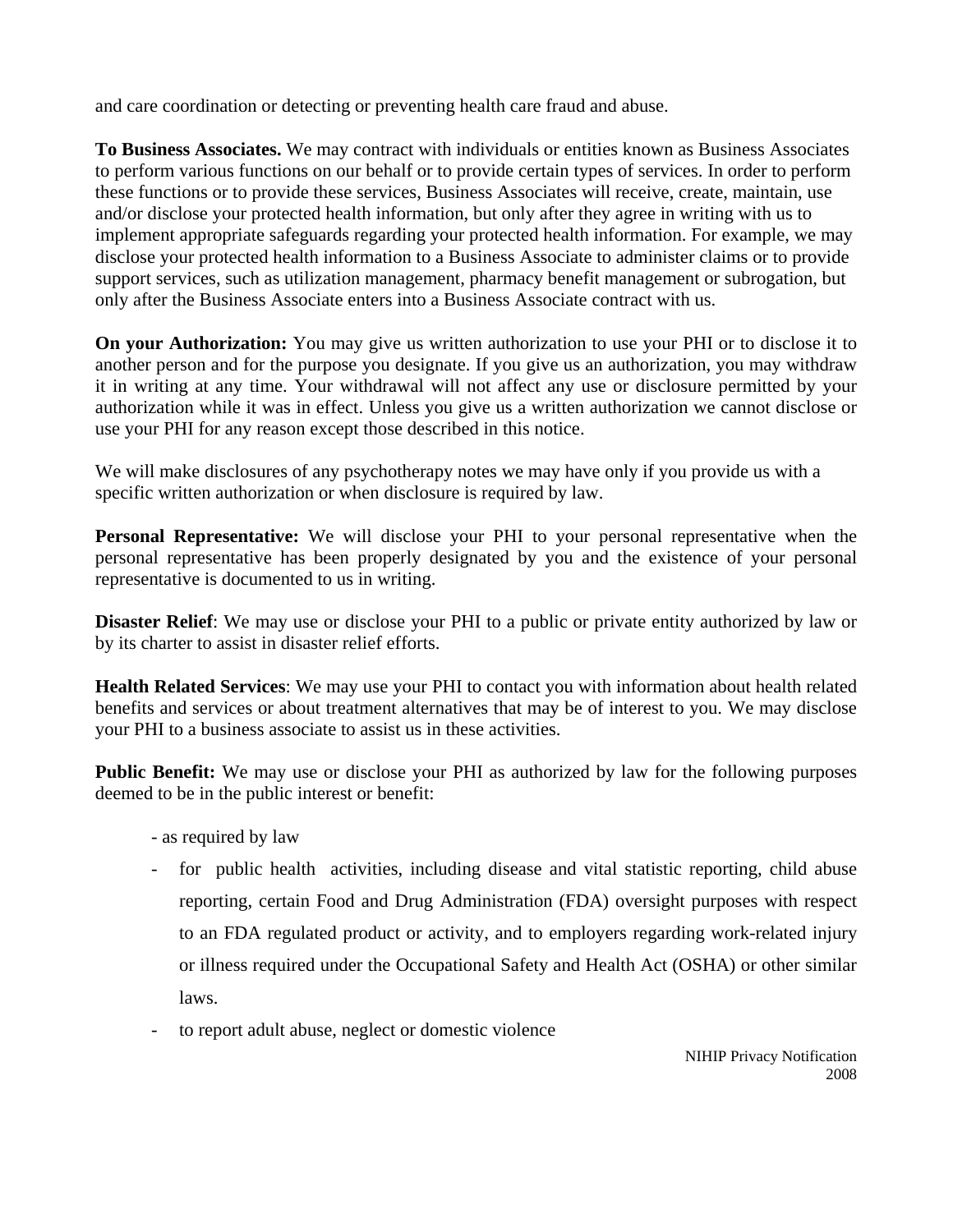- to health oversight agencies

- in response to court and administrative orders and other lawful processes

- to law enforcement officials pursuant to subpoenas and other lawful processes, concerning crime victims, suspicious deaths, crimes on our premises, reporting crimes in emergencies, and for purposes of identifying or locating a suspect or other person.

- to avert a serious threat to health or safety

- to the military and to federal officials for lawful intelligence, counterintelligence, and national security activities

- to correctional institutions regarding inmates

- as authorized by and to the extent necessary to comply with states worker's compensation laws

 We will make disclosures for the following public interest purposes, only if you provide us with a written authorization or when disclosure is required by law:

- to coroners, medical examiners, and funeral directors
- to an organ procurement organization, and
- in connection with certain research activities.

### **Use and Disclosures of Certain Types of Medical Information:**

For certain types of PHI we may be required to protect your privacy in ways more strict than we have discussed in this notice. We must abide by the following rules for our use or disclosure or certain types of your PHI:

- HIV Test Information: We may not disclose the result of any HIV test or that you have been the subject of an HIV test unless required by law or the disclosure is to you or other persons under limited circumstances or you have given written permission for disclosure.

- Genetic Information: We may not disclose your genetic information unless the disclosure is made as required by law or you provide us with written permission to disclose such information.
- Mental Health Information Records: We may not disclose your mental health information records except to you and anyone else authorized by law to inspect and copy your mental health information records or you provide us with written permission.
- Alcoholism or Drug Abuse Information: We may not disclose any alcoholism or drug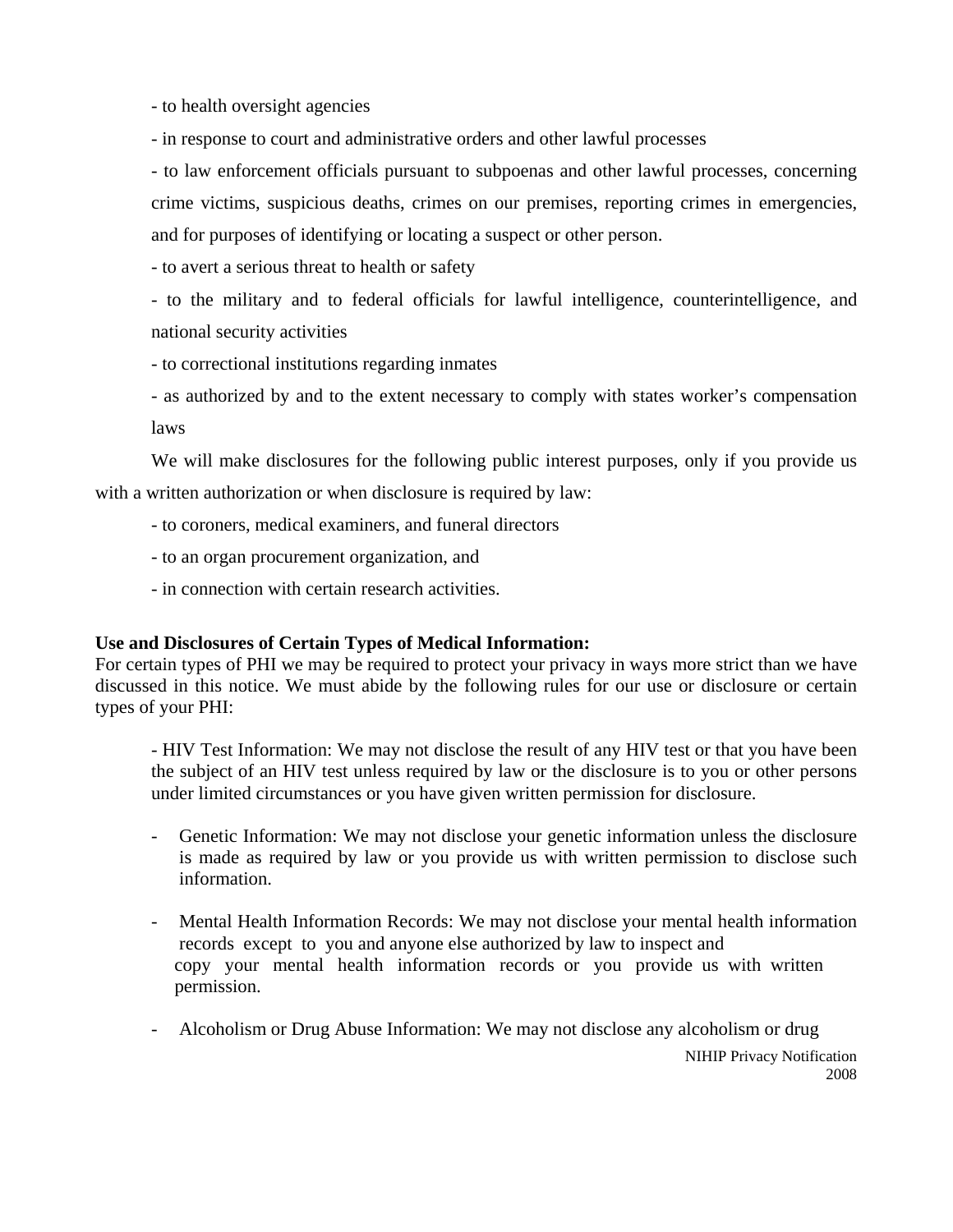abuse program information related to your treatment in an alcohol or drug abuse program unless the disclosure is allowed or required by law or unless you provide us with written permission.

# **Individual Rights:**

You may contact us using the information at the end of this notice to obtain the forms described here, explanations on how to submit a request or other additional information.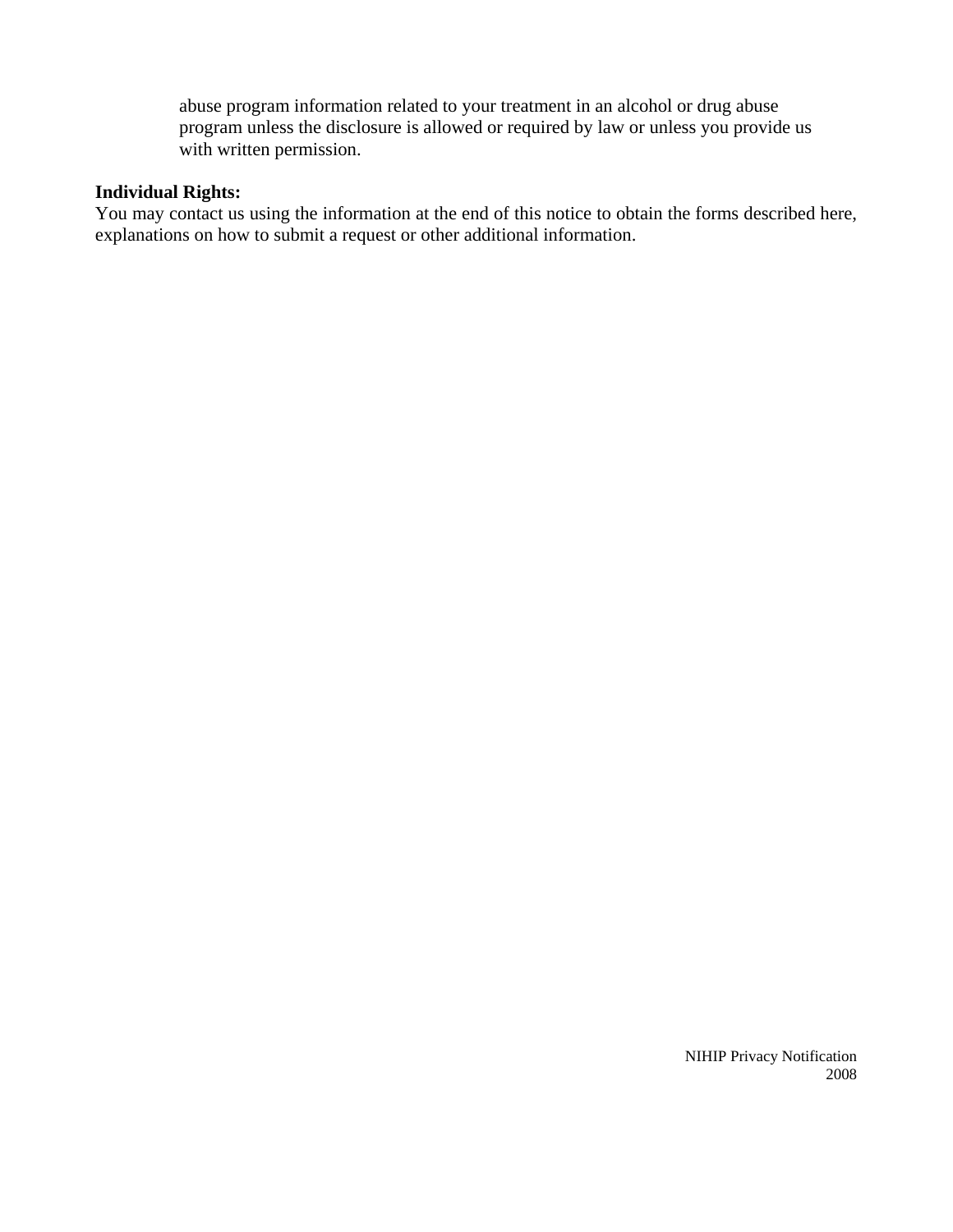**Access:** You have the right, with limited exceptions to look at or get copies of your PHI contained in a designated record set. A designated record set contains records we maintain such as enrollment, claims processing and case management records. You may request that we provide copies in a format you request unless we cannot practicably do so. You must make a request in writing to obtain access to your PHI and may obtain a request form from us. If we deny your request, we will provide you a written explanation and will tell you if the reasons for the denial can be reviewed and how to ask for such a review or if the denial cannot be reviewed.

**Disclosure Accounting:** You have the right to receive a list of instances since April 14, 2003 in which we or our business associates disclosed your PHI for purposes, other than treatment, payment, health care operations, or as authorized by you, and for certain other activities. If you request this accounting more than once in a 12-month period, we may charge you a reasonable, cost-based fee for responding to these additional requests. We will provide you with more information on our fee structure at your request.

**Right to be Notified of a Breach:** You have the right to be notified in the event that we (or a Business Associate) discover a breach of unsecured protected health information.

**Restriction:** You have the right to request that we place additional restrictions on our use or disclosures of your PHI. We are not required to agree to these additional restrictions, but if we do, we will abide by our agreement (except in an emergency). Any agreement we may make to a request for additional restrictions must be in writing signed by a person authorized to make such an agreement on our behalf. We will not be bound unless our agreement is in writing.

**Confidential Communication**: You have the right to request that we communicate with you about your PHI by alternative means or to an alternative location that you want. You must make the request in writing. This right only applies if the information could endanger you if it is not communicated by the alternative means or to the alternative location you want. You do not have to explain the reasons for your request, but you must state that the information could endanger

you if the communication means or location is not changed. We must accommodate the request if it is reasonable, specifies the alternative means or location, and provides satisfactory explanation how payments will be handled under the alternative means or location you request.

**Amendment:** You have the right, with the limited exceptions, to request that we amend your PHI. Your request must be in writing, and it must explain why the information should be amended. We may deny your request if we did not create the information you want amended and the originator remains available or for certain other reasons. If we deny your request, we will provide you a written explanation. You may respond with a statement of disagreement to be attached to the information you wanted amended. If we accept your request to amend the information, we will make reasonable efforts to inform others, including people you name, of the amendment and to include the changes in any future disclosures of that information.

**Right to Receive a Copy of this Notice:** You may request a copy of our notice at any time by contacting the Privacy Officer.